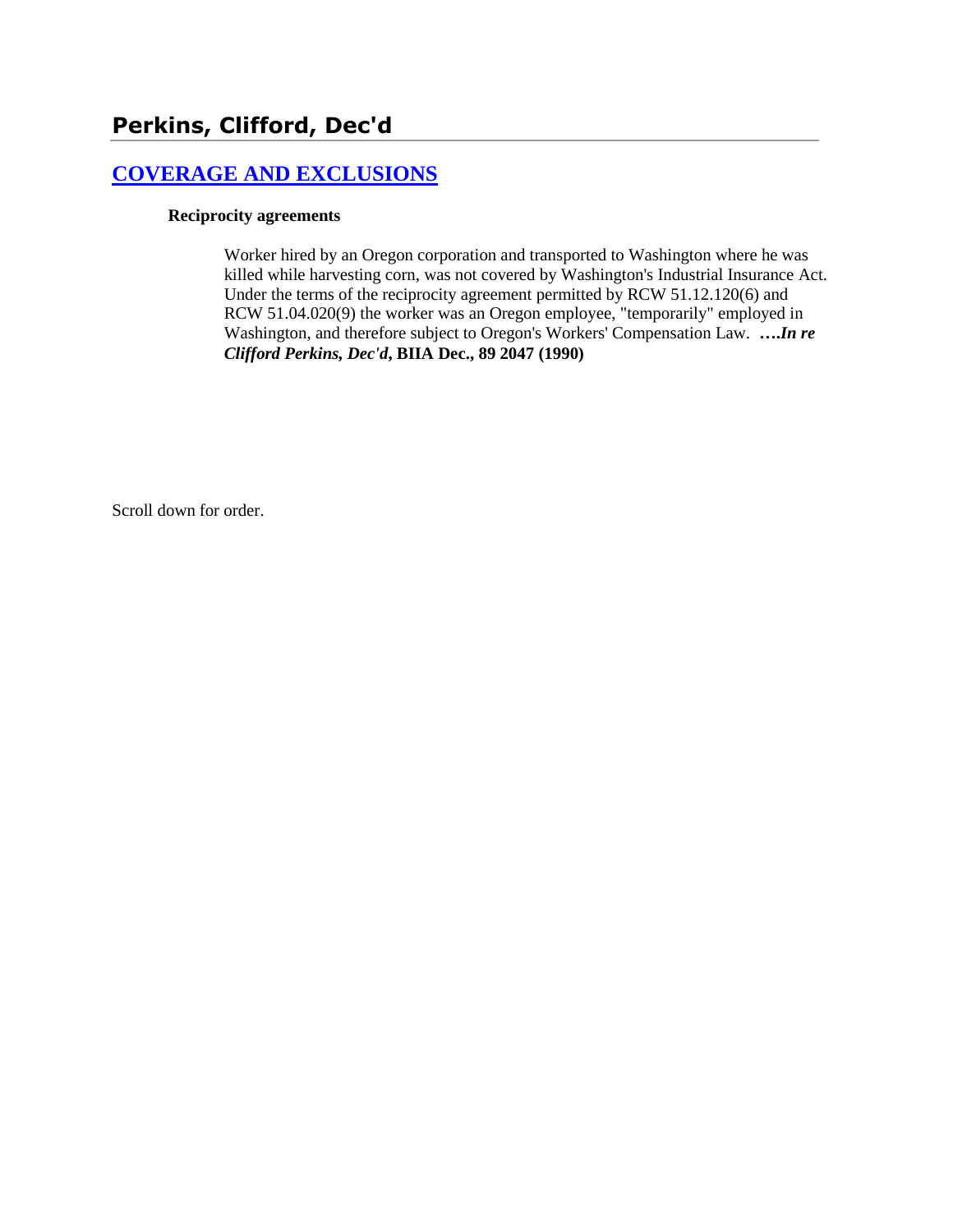## **BEFORE THE BOARD OF INDUSTRIAL INSURANCE APPEALS STATE OF WASHINGTON**

**)**

**)**

**IN RE: CLIFFORD A. PERKINS, DEC'D )**

**DOCKET NO. 89 2047 & 89 2247**

**CLAIM NO. K-869292 ) DECISION AND ORDER**

APPEARANCES:

Claimant, Clifford A. Perkins, Dec'd., by Boettcher, LaLonde, Kleweno, Rutledge & Jahn, P.S., per Todd M. Rutledge

Employer, Brittany Farming Company, by Russell Krey, Human Resource Director, and Rolland, O'Malley, and Williams, P.S., per Thomas O'Malley

Department of Labor and Industries, by The Office of the Attorney General, per Steve LaVergne, Paralegal and Jeffrey L. Adatto and Margaret M. Bichl, Assistants

The appeal assigned Docket No. 89 2247 is an appeal filed on behalf of claimant, Clifford Perkins, deceased, on May 15, 1989 from an order of the Department of Labor and Industries dated March 28, 1989 which rejected Mr. Perkins' claim for benefits for the reason that Mr. Perkins was an Oregon worker and was not covered under the industrial insurance laws of the State of Washington at the time of his injury. **AFFIRMED**.

The appeal assigned Docket No. 89 2047 is an appeal filed by Mr. Perkins' surviving widow, Julie M. Perkins, on May 15, 1989 from an order of the Department of Labor and Industries dated March 28, 1989 which rejected her claim for spouse and dependent benefits for the reason that Mr. Perkins was an Oregon worker and was not covered under the industrial insurance laws of the State of Washington at the time of his fatal injury. **AFFIRMED**.

# **PROCEDURAL AND EVIDENTIARY MATTERS**

Pursuant to RCW 51.52.104 and RCW 51.52.106, this matter is before the Board for review and decision on a timely Petition for Review filed by the employer to a Proposed Decision and Order issued on March 21, 1990 in which both orders dated March 28, 1989 were reversed and the matters remanded to the Department with direction to accept the claim of Clifford Perkins, deceased, and the claim of Julie M. Perkins, surviving spouse and of the dependent beneficiaries.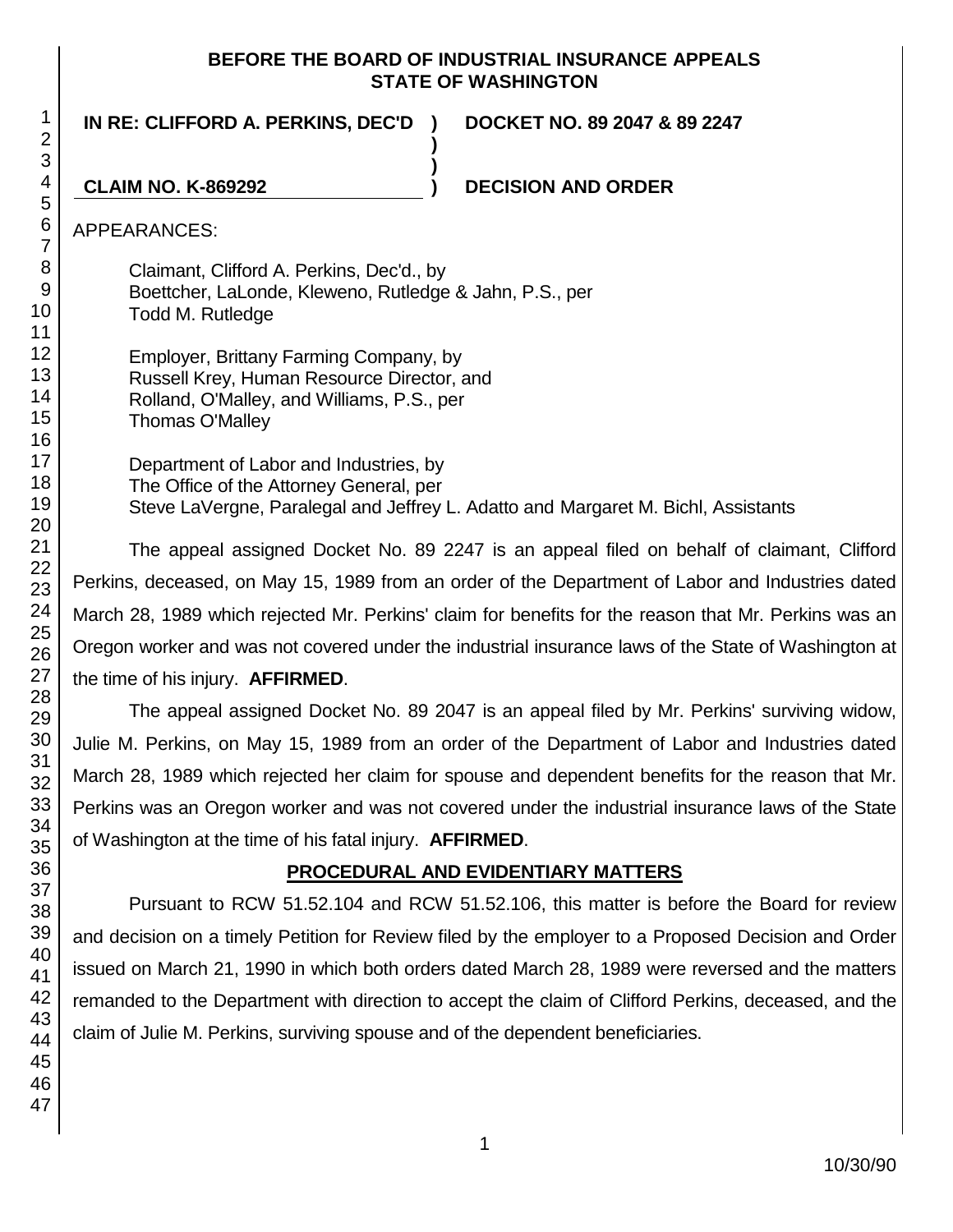Under RCW 51.52.104, we extended the time for filing Petitions for Review only to May 7, 1990. The Department of Labor and Industries filed its Petition for Review on May 16, 1990. That Petition for Review was untimely and is insufficient to establish further jurisdiction of this Board or the courts. Only the employer's Petition for Review is properly before us.

The Board has reviewed the evidentiary rulings in the record of proceedings and finds that no prejudicial error was committed and said rulings are hereby affirmed.

## **DECISION**

The issues presented by this appeal and the evidence presented by the parties are adequately set forth in the Proposed Decision and Order. We have granted review because, under the reciprocity agreement between Oregon and Washington, the record of proceedings requires a finding that Mr. Perkins was an Oregon worker not covered under the industrial insurance laws of the State of Washington at the time of his death. Accordingly, the Department orders under appeal must be affirmed.

The facts presented in this appeal are not significantly disputed. It has been established that on or about August 4, 1987 Clifford A. Perkins was hired by Brittany Farms, an Oregon Company engaged in the business of harvesting crops. Brittany Farms is located in Milton- Freewater, Oregon which is approximately five to ten miles from the Washington-Oregon border. Brittany Farms does not own the farmland or the crops harvested; rather, Brittany Farms contracts with farm owners in Washington and Oregon to harvest and remove the crops from their fields. These harvested crops are then sold to Brittany Farms' sister company, Smith Foods, for processing.

Mr. Perkins was hired by Brittany Farms (hereafter "Brittany") during the corn harvest and began work as a corn loader. The corn loader works in the field directing the harvesting equipment drivers and picking up any stray corn that falls from the equipment.

All the harvest workers, including Mr. Perkins, checked into work at the Brittany operation in Milton-Freewater, Oregon. The workers then took a crew bus to the field to be harvested. During the 1987 corn harvest, all the corn fields were located in the State of Washington. At the end of each shift the crew bus would return the harvest workers to the plant in Milton-Freewater.

On the night of September 24, 1987 Clifford Perkins died in an industrial accident. At the time of the accident he was working for Brittany harvesting a corn field that was located in the State of Washington. His widow, Julie M. Perkins, has been awarded a widow's pension by the Oregon Department of Insurance and Finance, Workers' Compensation Division. A claim on behalf of Mr.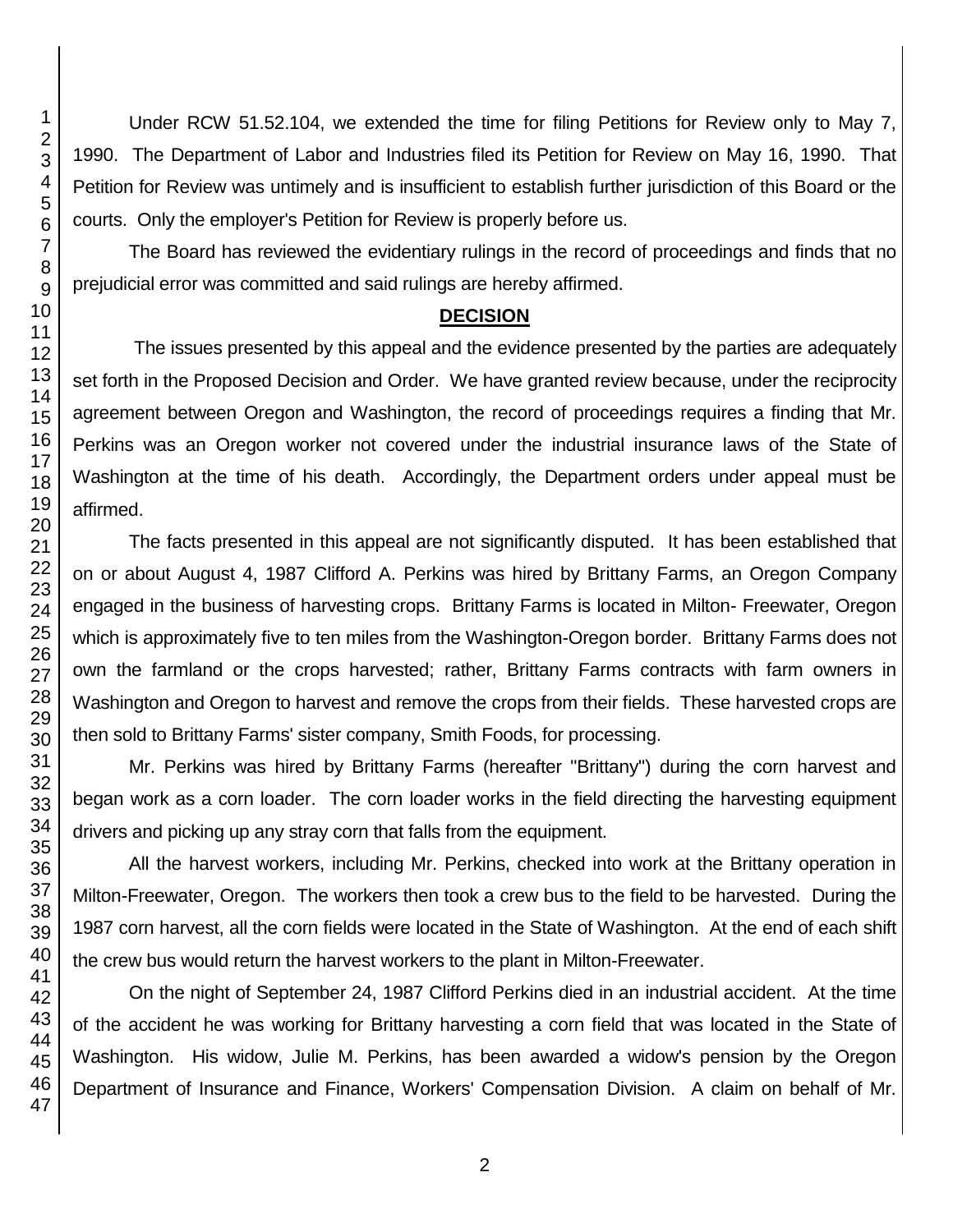Perkins and a claim for widow's benefits was filed in Washington. The denial of these claims for benefits by our Department of Labor and Industries prompted the appeals herein.

Our industrial appeals judge determined that Brittany is an employer as defined by RCW 51.08.070 because Brittany was "engaged in this state in any work covered by the provisions of this title, by way of trade or business". Without further analysis the industrial appeals judge then determined that Mr. Perkins was a covered worker under RCW 51.08.180 because he was a "person in this state who is Fwaso engaged in the employment of an employer under this title". Although this reasoning seems correct in the abstract, it does not acknowledge the existence of RCW 51.12.120(6). If the industrial appeals judge's analysis were correct, RCW 51.12.120(6) would be totally unnecessary. The legislature is not presumed by the courts of this state to enact unnecessary legislation. State v. McCullum, 98 Wn.2d 484 (1983).

RCW 51.12.120(6) provides as follows:

The director shall be authorized to enter into agreements with the appropriate agencies of other states and provinces of Canada which administer their workers' compensation law with respect to conflicts of jurisdiction and the assumption of jurisdiction in cases where the contract of employment arises in one state or province and the injury occurs in another, and when any such agreement has been executed and promulgated as a regulation of the department under chapter 34.04 RCW, it shall bind all employers and workers subject to this title and the jurisdiction of this title shall be governed by this regulation.

(Emphasis added)

Likewise, but without detail, RCW 51.04.020(9) describes this power of the director. Such an agreement was entered into between Oregon and Washington on February 4, 1966. That agreement has been incorporated by reference by WAC 296-14-010 and is binding on the parties. Clearly, by the language of RCW 51.12.120(6), the reciprocity agreement entered into between the states of Washington and Oregon has full force and effect, as any regulation promulgated by the Department. Although not admitted as an exhibit, an authenticated copy of the agreement is part of the record in this case.

Coverage in Washington is not, then, solely determined by whether Mr. Perkins is a Washington worker as defined by RCW 51.08.070 and RCW 51.08.180. Instead, the question is whether he, as a worker injured in this state, but employed by an employer domiciled in another state, is covered under Washington's Workers' Compensation Act. Mr. Perkins is covered by the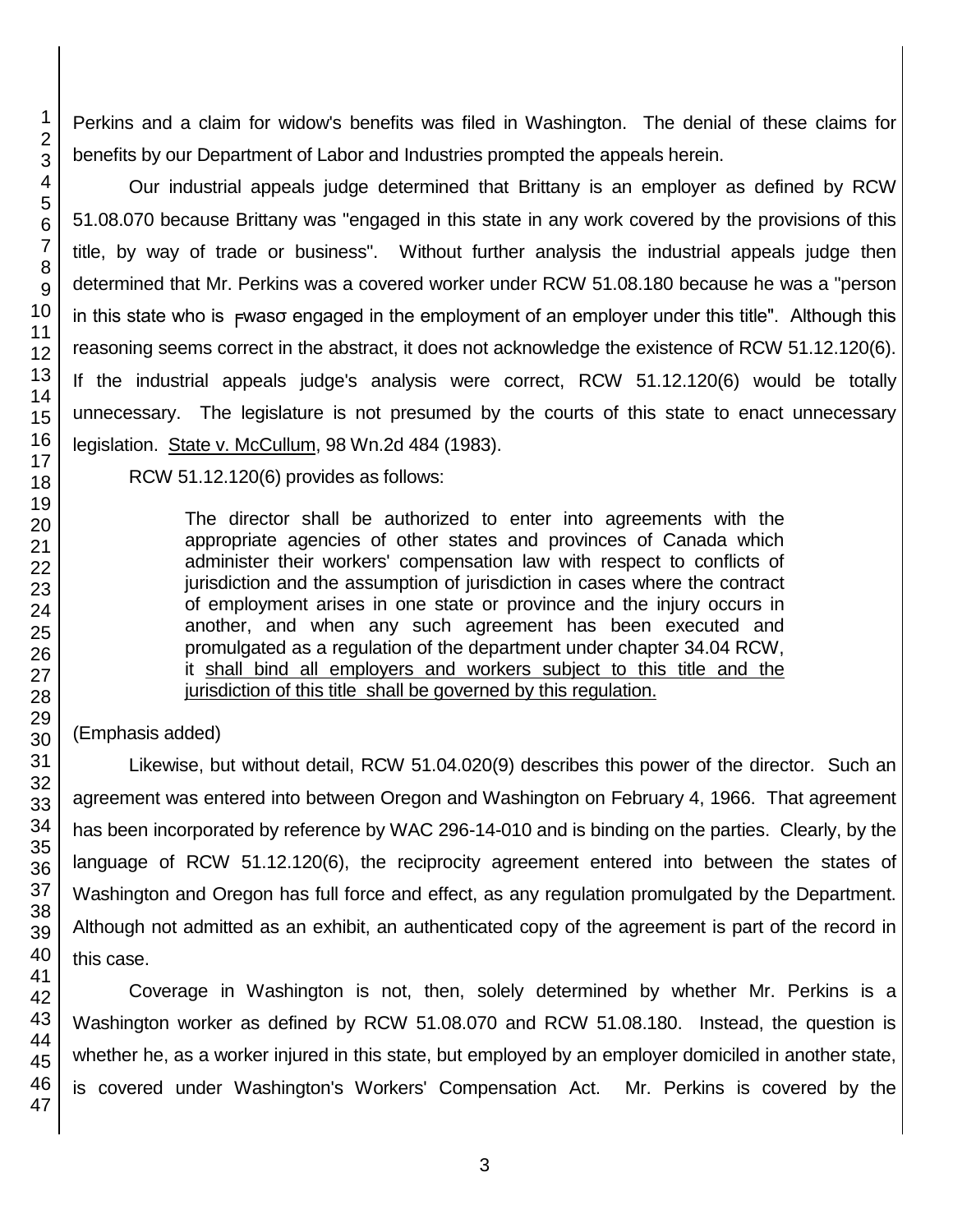Washington Workers' Compensation Act unless excluded by the reciprocal agreement entered into between the two states in accordance with RCW 51.12.120(6) and RCW 51.04.020(9).

The reciprocity agreement provides a uniform means of predicting coverage when a worker is injured in a state other than the state where he was hired. The agreement states that "the Workmens' (sic, now "Workers") Compensation Board of the State of Oregon in keeping with the provisions of the Oregon Workmen's (sic) Compensation Law will extend protection for any Oregon employer under its jurisdiction, and benefits to any of his Oregon workmen who may be injured in the course of employment while working temporarily in the State of Washington." Reciprocal Agreement, February 1, 1966, at 2 (Emphasis added). This agreement further specifically makes Oregon Workers' Compensation Law the sole remedy for a worker employed by an Oregon employer to work in the State of Oregon who is injured while working temporarily in the State of Washington. The key question, therefore, is whether Mr. Perkins was "working temporarily" in Washington at the time of his death.

Mr. Perkins was hired by Brittany, an Oregon company located in Milton-Freewater, Oregon. The contract of employment was made in the State of Oregon. Mr. Perkins reported to work in Milton-Freewater, Oregon, was transported to the field being harvested, and at shift's end he returned to the Brittany operation in Milton-Freewater to check out. He went to work in Oregon, performed temporary work in Washington, and then returned to Oregon to end his shift. Brittany provided industrial insurance coverage under the Oregon Workers' Compensation Law.

Under these circumstances we find that Mr. Perkins was "working temporarily" in the State of Washington at the time of his injury, even though all the physical work he performed for Brittany was within the State of Washington. Our finding is based on our interpretation of the term "working temporarily" as used in the reciprocity agreement. Some guidance for determining the meaning of that term can be gleaned from RCW 51.12.120(4). Section (4) provides:

> (a) A person's employment is principally localized in this or another state when (i) his or her employer has a place of business in this or such other state and he or she regularly works at or from such place of business, or (ii) if clause (i) foregoing is not applicable, he or she is domiciled in and spends a substantial part of his or her working time in the service of his or her employer in this or such other state; ... (Emphasis added)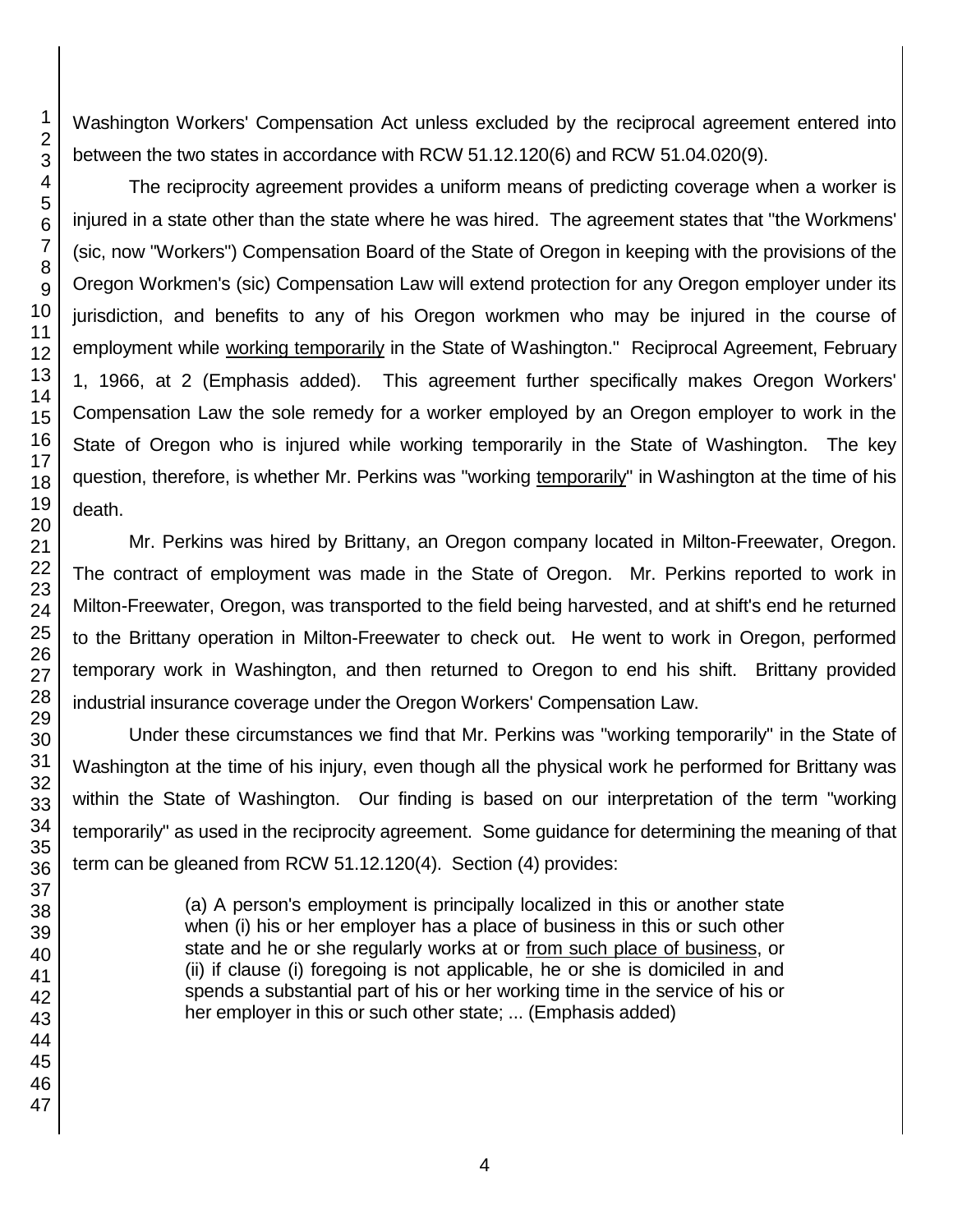That section, when read with RCW 51. 12. 120(1)<sup>1</sup>, defines those workers injured out of state to whom the Washington Act will apply. RCW 51.12.120(4) defines what is meant by "permanently" working in Washington (or another state for that matter) and therefore assists in defining what is meant by working "temporarily" in the State of Washington. The statute and the reciprocal agreement, read in tandem, extend coverage of the Washington Act to Washington workers temporarily in Oregon and withdraw coverage of the Washington Act from Oregon workers temporarily within Washington. Because Mr. Perkins reported to Brittany's place of business in Oregon and worked "from such place of business", Section (4)(a)(i) would apply to indicate that Mr. Perkins' employment for jurisdictional purposes was "principally localized" in Oregon. There is a strong inference, then, that he was "working temporarily" in Washington at the time of his death.

Additional assistance in interpreting the term "working temporarily" as used in the reciprocity agreement can be found in the case law which existed prior to the enactment of RCW 51.12.120 in 1971. The case law implicitly makes a distinction between temporary and permanent workers. Basically the courts held that recovery would be permitted under the Washington Workers' Compensation Act for workers employed by Washington employers who are temporarily out of state on their employer's business: Hilding v. Dep't of Labor & Indus., 162 Wash. 168 (1931) (recovery under Washington Workers' Compensation Act allowed for beneficiaries of worker killed in Idaho while traveling between Asotin and Spokane, Washington on his employer's business); Gustavson v. Dep't of Labor & Indus., 187 Wash. 296 (1936) (recovery under Washington Workers' Compensation Act allowed for Washington resident employed by Washington employer and injured in Idaho while working on a temporary job installing an elevator); Sherk v. Dep't of Labor & Indus., 189 Wash. 460 (1937) (recovery under Washington Workers' Compensation Act denied to a Washington resident

(a) His or her employment is principally localized in this state; or

- (b) He or she is working under a contract of hire made in this state for employment not principally localized in any state; or
- (c) He or she is working under a contract of hire made in this state for employment principally localized in another state whose workers' compensation law is not applicable to his or her employer; or
- (d) He or she is working under a contract of hire made in this state for employment outside the United States and Canada.

l  $1$ If a worker, while working outside the territorial limits of this state, suffers an injury on account of which he or she, or his or her beneficiaries, would have been entitled to compensation under this title had such injury occurred within this state, such worker, or his or her beneficiaries, shall be entitled to compensation under this title: Provided, That if at the time of such injury: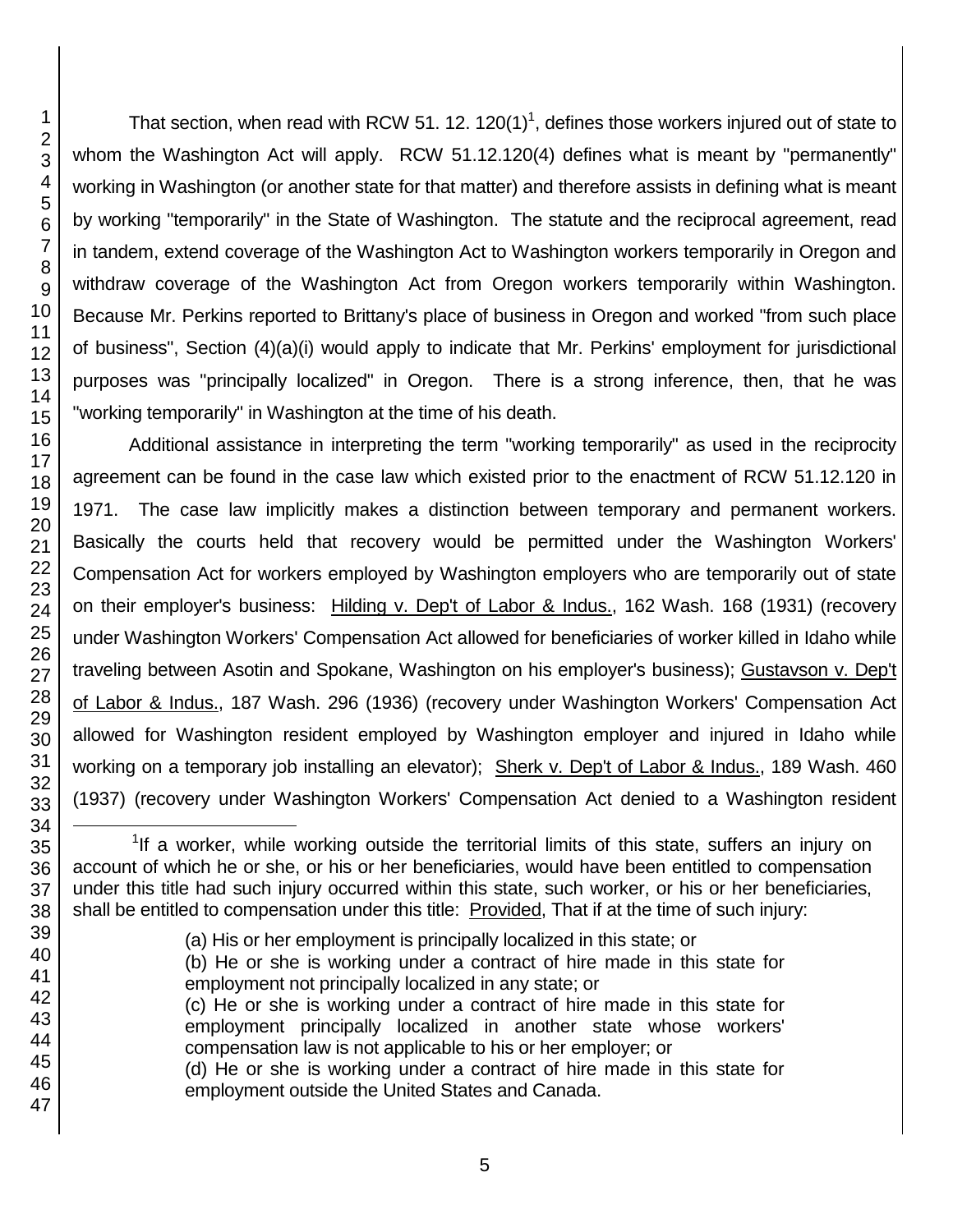hired in Washington by an Oregon employer to work exclusively in Oregon); and Thompson v. Dep't of Labor & Indus., 192 Wash. 501 (1937) (recovery allowed under the Washington Workers' Compensation Act to the beneficiaries of a worker killed in Idaho).

A further source of assistance in defining the term "temporary" in the reciprocity agreement between Washington and Oregon is the case law under the Oregon conflict of laws statute. That statute provides:

> If a worker employed in this state and subject to ORS 656.001 to 656.794 temporarily leaves the state incidental to that employment and receives an accidental injury arising out of and in the course of employment, the worker, or beneficiaries of the worker, if the injury results in death, is entitled to the benefits of ORS 656.001 to 656.794 as though the worker were injured within this state.

ORS 656.126(1).

Perhaps the most useful concept to come out of the Oregon case law is the idea that a worker is only temporarily working out of state if he intends to return to work in his home state for the same employer. Langston v. K-Mart, 56 Or. App. 709, 642 P.2d 1205 (1982) rev. denied 293 Or. 235, 648 P.2d 852. In determining whether a claimant was working temporarily in Washington, the Oregon court considered the following factors: the claimant was hired in Oregon to work for an Oregon employer, the claimant did some of the work for the Oregon employer before being transferred to a project in Washington, and that claimant would have been returned to work on Oregon projects upon the completion of the Washington project. See also, Kolar v. B & C Contractors, 36 Or. App. 65, 583 P.2d 562 (1978).

In another Oregon case, a worker was employed by a Washington logging company, reported to work in Washington, rode with co-workers to an Oregon logging site, was paid in Washington and the employer paid Washington industrial insurance premiums, and, although the worker never worked in Washington before his injury, it was likely he would work in Washington after the Oregon work was completed. The Oregon court concluded that, under these circumstances, he was a Washington worker temporarily working in the State of Oregon when he was injured. Phelan v. H.S.C. Logging Inc., 84 Or.App. 632, 735 P.2d 22 (1987). Rationally the same analysis applies to the converse situation, i.e. an Oregon worker working temporarily in Washington. When these same factors are applied to the present case it is clear that Mr. Perkins was an Oregon worker temporarily out of the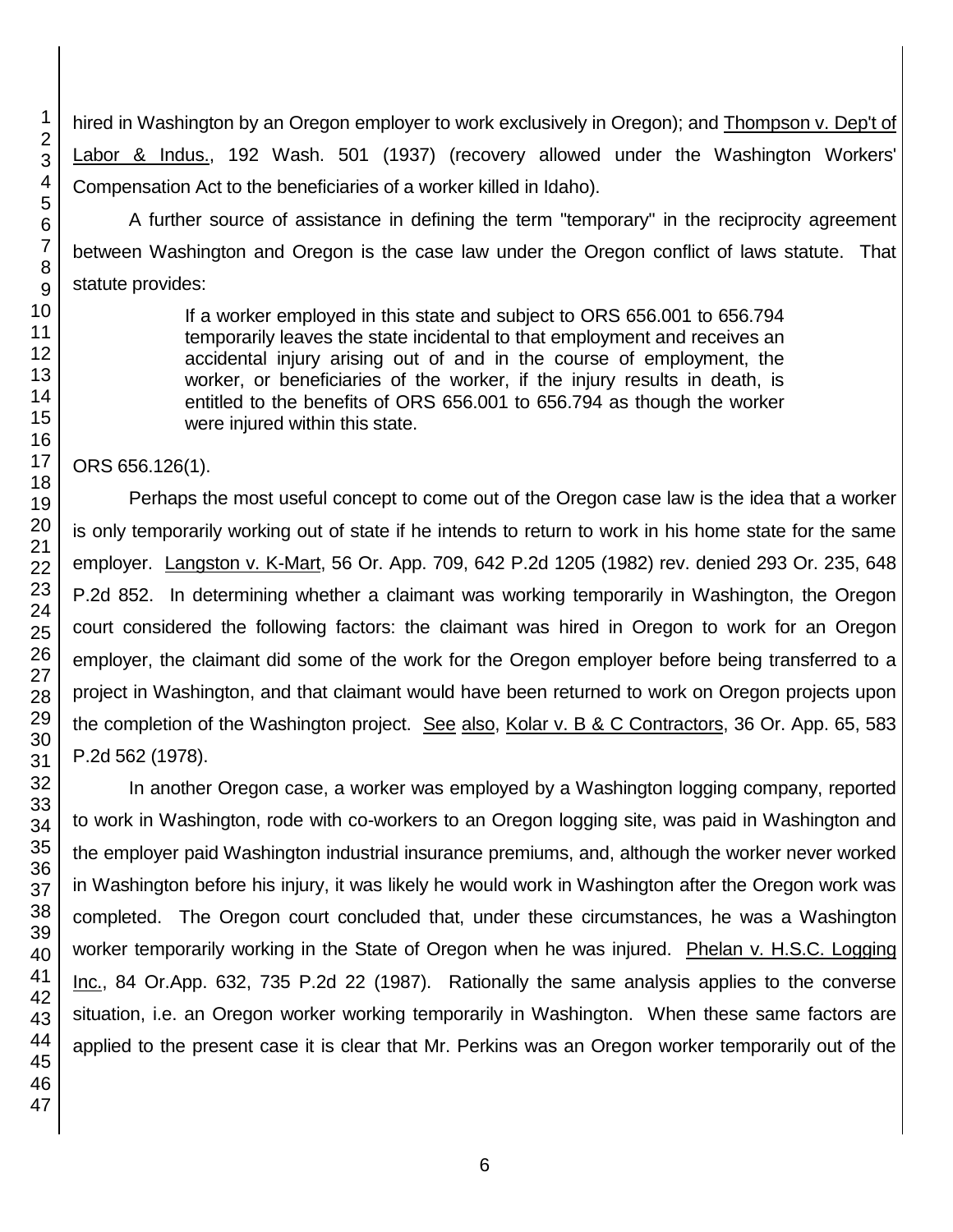state of Oregon on his employer's business and, therefore, under the reciprocity agreement he was covered exclusively by the Oregon Workers' Compensation Law.

Mr. Perkins was hired by the Oregon employer, was required to report to work each day in Oregon, and began his course of employment while still in Oregon, traveling to the State of Washington for the purpose of harvesting corn existing in Washington, and then returning to Oregon while still in the course of employment. Although there was testimony that all the corn to be harvested during 1987 was to be harvested in Washington, there was additional unrebutted testimony that Mr. Perkins would have likely worked on the later lima bean harvest in both Oregon and Washington, after the corn harvest was over. Based on these considerations, Mr. Perkins, like the worker in Kolar, was working temporarily outside Oregon at the time of his death. He had maintained his family residence in Oregon as well as all other indicia of his intention to live and work permanently in Oregon. Clifford A. Perkins was an Oregon employee temporarily working in the State of Washington and therefore subject to the interestate reciprocity agreement. His exclusive remedy, and that of any beneficiaries is provided by the Workers' Compensation Law of the State of Oregon. Therefore the Department orders under appeal must be affirmed.

## **FINDINGS OF FACT**

1. On September 16, 1988, the Department of Labor and Industries received an accident report in which it was alleged that Clifford Perkins suffered an industrial injury on September 24, 1987 during the course of his employment with Brittany Farming Company.

On September 20, 1988, the Department received a request for benefits from Clifford Perkins' widow and/or his children. Their request alleged that Clifford Perkins was fatally injured during the course of employment with Brittany Farming Company.

On March 28, 1989, the Department issued two separate orders. The first order rejected Mr. Perkins' claim for the reason that he was an Oregon worker at the time of his industrial injury and was not covered under the industrial insurance laws of the state of Washington. The second order rejected Mrs. Perkins' and/or her children's claim for the same reason.

On May 15, 1989, the Board of Industrial Insurance Appeals received two Notices of Appeal. The first is an appeal by Mr. Perkins from the Department's March 28, 1989 order denying his claim for benefits. The Board issued an order granting this appeal, assigning it Docket No. 89 2247, and ordering that proceedings be held on the issues raised by the appeal. The second is an appeal by Mrs. Perkins and/or her children from the Department's March 28, 1989 order denying their claim for benefits. The Board issued an order granting this appeal, assigning it Docket No. 89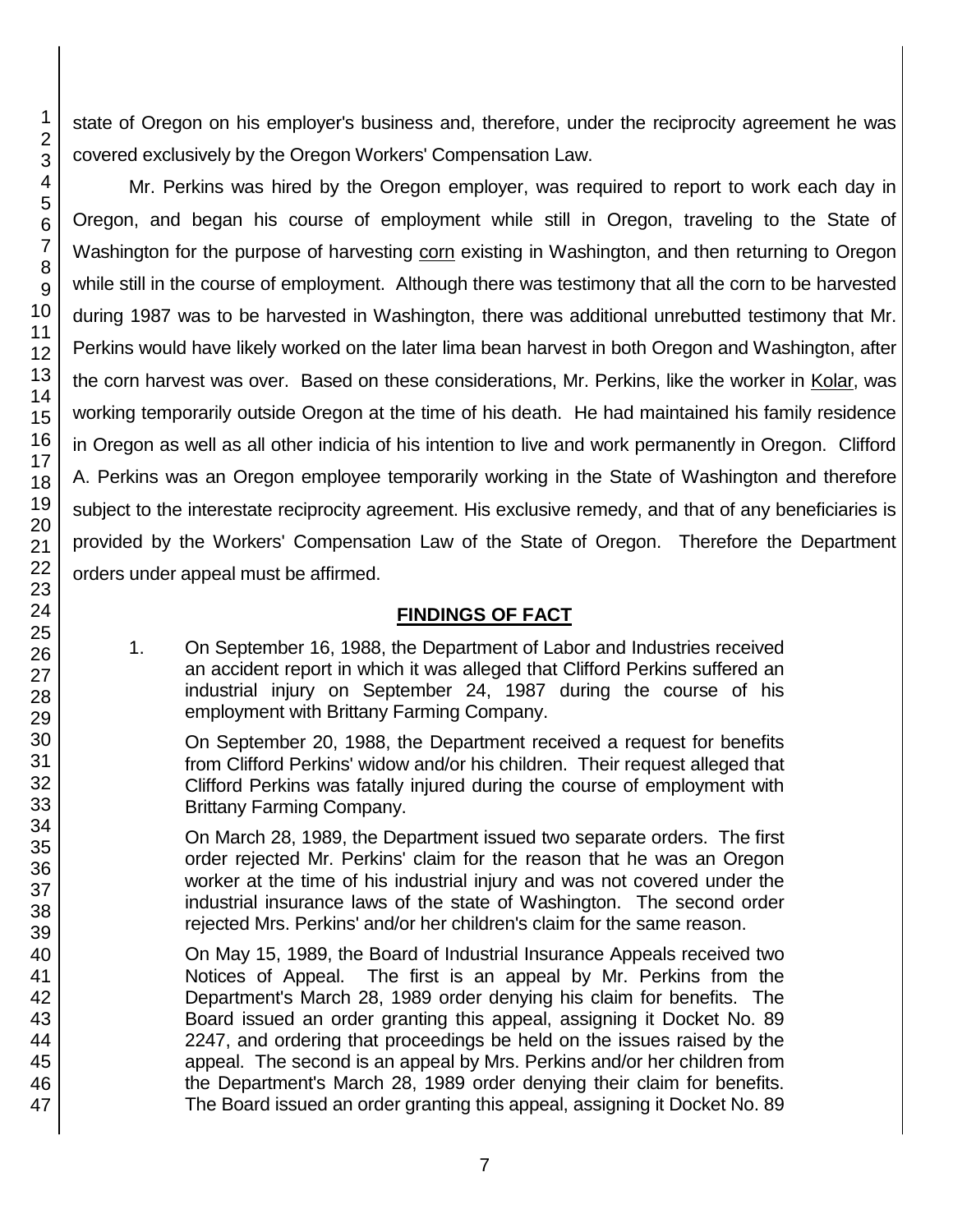2047, and ordering that proceedings be held on the issues raised in the appeal.

- 2. In August 1987, Clifford Perkins was hired in Oregon by Brittany Farming Company for the corn harvest season. All of the corn to be harvested by Brittany Farming Company in 1987 was grown in the State of Washington.
- 3. On September 24, 1987, while harvesting corn on a farm in Washington, Clifford Perkins was run over by a truck and died as a result of his injuries.
- 4. Brittany Farms is an Oregon domiciled employer which contracted to work temporarily in Washington, harvesting corn crops located in Washington. Brittany also harvested other crops located in both Oregon and Washington.
- 5. Mr. Perkins was required to report to work with Brittany Farms each day at the Brittany Farm facility located in Milton-Freewater, Oregon. Each day of work during the 1987 corn harvest he was then transported to work within the State of Washington, after which he was transported back to Milton-Freewater, Oregon to check out from Brittany Farms.
- 6. After the corn harvest was completed in 1987 Mr. Perkins would have been kept on as an employee of Brittany Farms to participate in the lima bean harvest in both Washington and Oregon.

## **CONCLUSIONS OF LAW**

- 1. The Board of Industrial Insurance Appeals has jurisdiction over the parties and the subject matter of the appeals in Docket Nos. 89 2047 and 89 2247.
- 2. Brittany Farms is an Oregon employer. Clifford Perkins, an employee of that company, died in the course of employment while working temporarily in the State of Washington within the meaning of RCW 51.12.120, WAC 296-14-010, and the reciprocity agreement between Washington and Oregon thereunder. Mr. Perkins' and his surviving beneficiaries' exclusive remedy for Mr. Perkins' injury and death is provided by the Workers' Compensation Law of the State of Oregon pursuant to RCW 51.12.120, RCW 51.04.020(9), WAC 296-14-010 and the reciprocity agreement thereunder.
- 3. In the appeal assigned Docket No. 89 2247 the order of the Department of Labor and Industries dated March 28, 1989 which rejected claimant's claim for benefits for the reason that he was an Oregon worker at the time of his injury and was not covered by the Industrial Insurance Laws of the State of Washington, is correct and is affirmed.
- 4. In the appeal assigned Docket No. 89 2047, the order of the Department of Labor and Industries dated March 28, 1989 which rejected Clifford Perkins' widow's and dependent beneficiaries' claim for benefits for the reason that Mr. Perkins was an Oregon worker at the time of his injury and